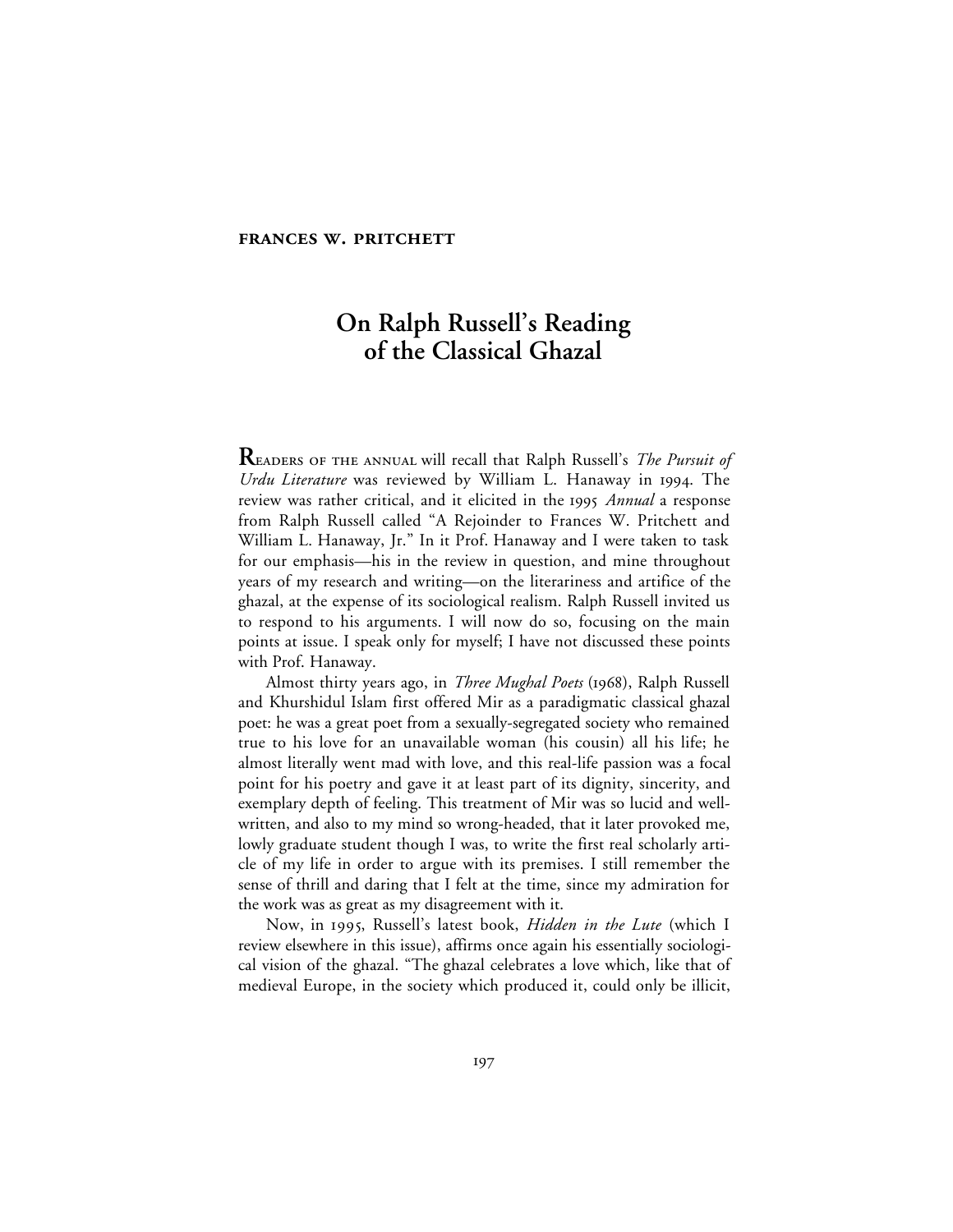#### 198 • THE ANNUAL OF URDU STUDIES

and its intensity reflects this situation. … [L]ove was regarded as a menace to ordered social life. … [W]hen it could not be prevented it was drastically punished" (p. 129). "Lovers who were discovered could be killed by their families." Because the stakes were especially high for women, a woman dealing with her lover "often felt the need, even where she returned his love, to put his steadfastness to the test, treating him with what seemed to him great cruelty until she felt sure that no matter what it cost him he would be true to her"  $(p. 130)$ . The special example is Mir, who "tells the story of his own love"—in *Mu'āmilāt-e 'Ishq*, which is read by Russell as reliably autobiographical. Mir says, in Russell's prose translation, "I long to be with her again, and without her I shall die." Russell adds, "In his ghazals he deals constantly with this theme" (p. 135). What Russell does not add, however, is that every other classical ghazal poet does so as well.

Thus even in Mir's case, the process is problematical: if we already know from outside sources (assuming for the moment that we do) that Mir passionately loved his cousin, we can then choose to read as biographically descriptive, verses that would otherwise be read as perfectly normal, conventional ghazal verses. However, the converse is not the case: nothing whatsoever in these selected verses themselves marks them as especially true-to-life or realistic. The relationship between poetry and biography is thus entirely one-way: we can at least attempt, or claim, to learn about the poetry from the biography (i.e., we can choose to read certain of Mir's verses differently in the light of our knowledge from other sources), but we can never even dream of learning about the biography from the poetry. Here, to me, Occam's razor applies: if we can account for the poetry quite satisfactorily with reference to well-established generic conventions, we are not entitled to choose to read selected portions of it, by critical fiat, as conveying information about specific biographical or sociological contexts. And the selectivity is important: Russell does not at all wish to use those verses in which the beloved is a beautiful boy to show that Mir was pederastically inclined, or to use those verses in which the poet claims to have renounced Islam to show that Mir was an apostate.

In effect, Russell wants to have it both ways: while acknowledging the conventionality of the poetry, he nevertheless maintains, "The use of conventions is the use of conventions; it implies nothing about either the relevance or irrelevance of the social conditions in which the poets write"  $(AUS \# 9 [1995], p. 98)$ . But in fact, in a genre in which we know in advance that *everyone* writes with the persona of, say, a passionate lover or a cowboy or an eighteen-wheel-truck driver, we lose the chance to derive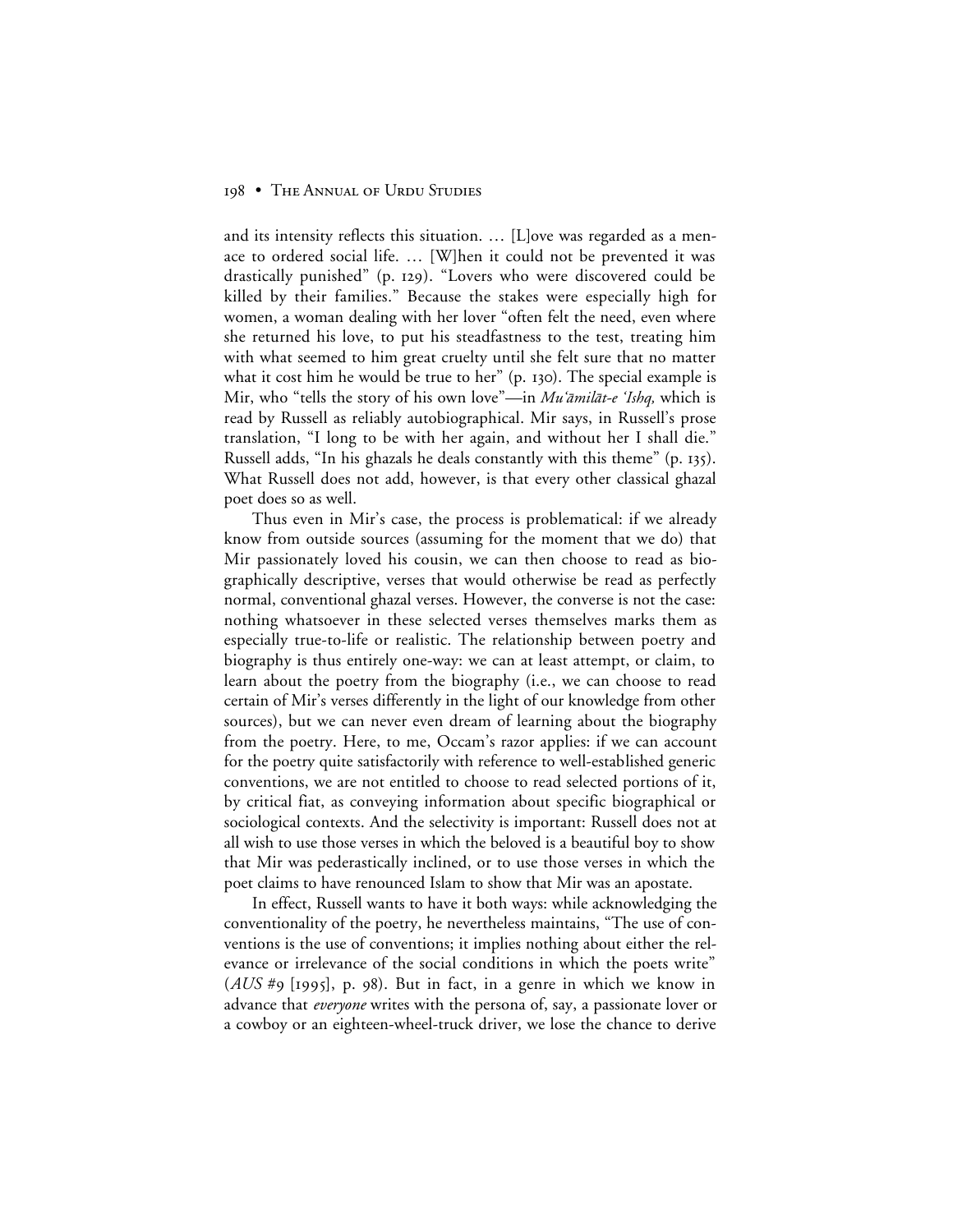from the poetry any meaningful information whatsoever about the actual personal situations and "social conditions in which the poets write." We gain other—and much more valuable—things, but we lose the power to discern or distinguish biographical narrative (if any exists).

Pursuing his argument, Russell then suggests that "The relevant question to ask is: What are the emotions that the poets express through these conventions?" (*ibid.*). This, it seems to me, is not at all the relevant question to ask. Almost all the classical ghazal poets express the same fundamental range of emotions, and they are those of passionate, intransigent, suffering, love-in-separation, with various mystical overtones. Examining "the emotions that the poets express" will never enable us to discover why Mir and Ghalib tower above their contemporaries. It will never explain the appeal of the ubiquitous *tarhī mushā'ira*. By contrast, examining *how* the poets learned to say things the way they said them, how they put their verses together, how they judged their own poetry and that of their peers, will bring us much closer to seeing the great *ustads* in their glory.

But Russell is bound and determined to derive the ghazal universe as directly as possible from social conditions. He argues that even if the Urdu ghazal conventions are held to derive from Persian and Turkish poetic conventions, we must then ask "where did the Persians, Turks, Arabs get them from? What real experiences did they represent?" (*ibid.*). An approach like Russell's will always have difficulty with the awkward question of discrimination: how are judgments of quality to be made? If all the poetry is derived from Indo-Muslim social conditions, and all the poets emerge in some broad sense from these conditions and derive their authenticity from experiencing them, how do we tell which poets are greater than others?

It would seem that, for Russell, the only criterion of excellence is some sort of sincerity. In the following flat assertion, the italics are his own: "What *makes* the great poets great is that they mean what they say, and that somehow this comes across" (*ibid.*, p. 104). Anyone who tries to use this criterion to evaluate poetry will quickly discover how thoroughly circular and unhelpful it is. But Russell proceeds to tie it, through sheer force of emotion, to a deeply-felt personal credo (all italics his):

One of the reasons why it comes across to *me*, and why I *know* that the great poets could really believe what their ghazals said they believed is that *I* believe it. *I* believe that "all love is unconditionally good"—both heterosexual and homosexual; *I* believe that human-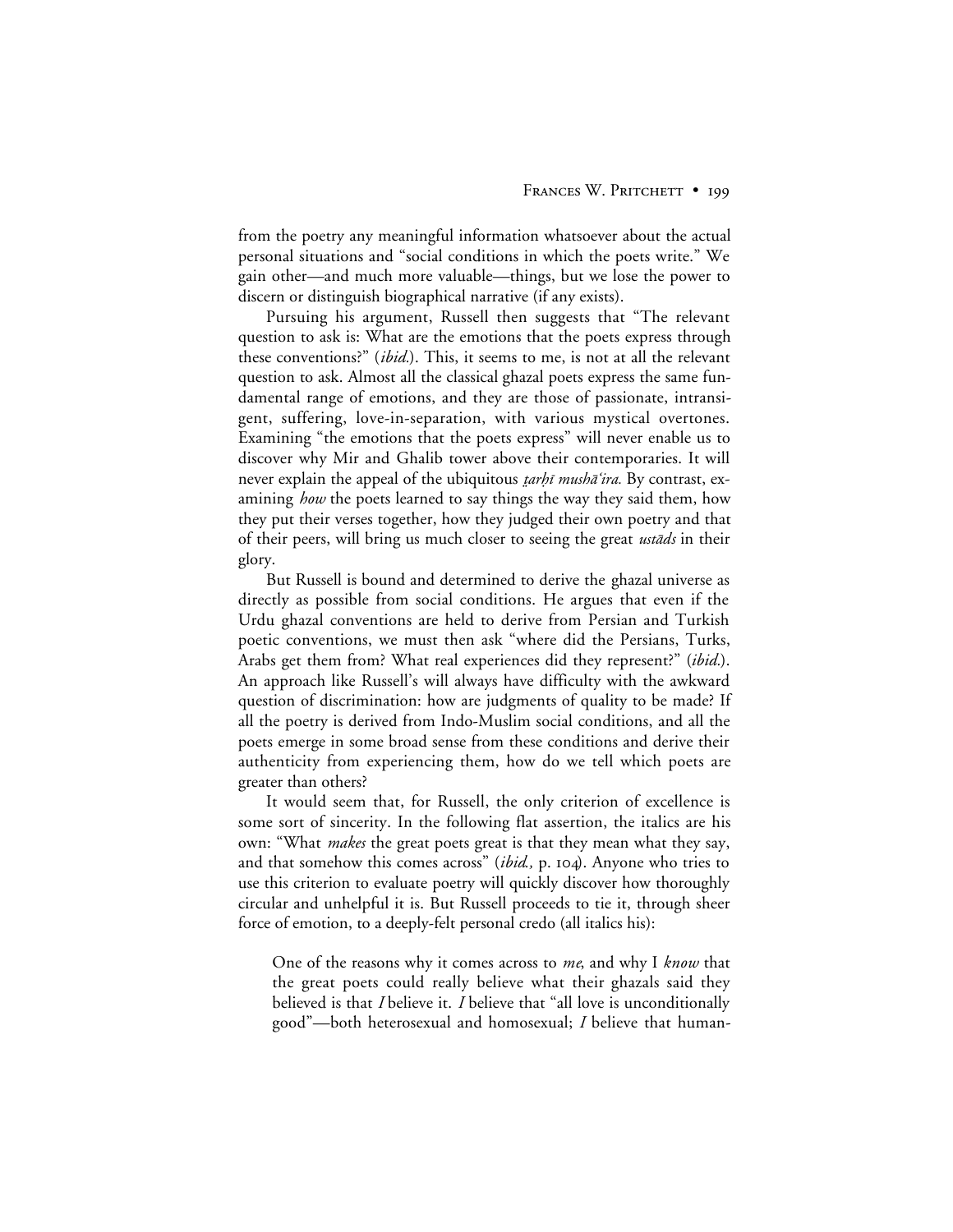## 200 • THE ANNUAL OF URDU STUDIES

ism—not in my case religiously based—is the one unfailing guide to moral conduct in all departments of life; *I* hate fundamentalism; and *I* believe that one must be true to the people and the ideals one loves, no matter what price one may have to pay. No one can produce any convincing evidence that the great ghazal poets did not also believe these things. (*Ibid.*)

Now of course this is a very attractive set of beliefs, one which many of us may share—but it will not help us even the slightest bit to understand why Ghalib is a better poet than, say, Zafar. As a touchstone for discovering, analyzing, and enjoying the qualities of Mir and Ghalib and the other great *ustads*, it is virtually useless.

Russell has thus put into the mouths of the great poets a sort of credo of (his own) humanist views, and made sincere adherence to it into *the* defining criterion of their greatness. But he is not able to show even that these poets actually did share his own beliefs, much less that the holding of such beliefs is "what *makes* the great poets great." The only argument he offers is an *ex silentio* one: "No one can produce any convincing evidence that the great ghazal poets did not also believe these things." This is not, needless to say, a strong argument. And to persuade us that his humanist credo is an accurate account of these poets' real-life views as derived from their poetry ("what their ghazals said they believed") is an impossible task. In a highly conventionalized genre like the ghazal, deriving any personal credo directly from individual verses would be a hopelessly subjective process. Verses could be variously selected and marshalled to show all kinds of things, including beliefs that the poet was insane, or was a caged bird, or was a Hindu, or was dead (this latter view is quite easy to find evidence for, in fact). The ghazal's protean quality is part of its inexhaustible magic: the whole ghazal universe, since it centers on the painful, inescapable human experience of unfulfilled desire, can be perceived metaphorically not in any one way alone, but in a number of ways, according to one's own intellectual and emotional needs. The ghazal finds in passionate love a ready source for all kinds of liminal and transgressive themes (*mazāmīn*); ghazal verses also rely very crucially on powerful and exciting uses of language.

Mir and Ghalib themselves would never have taken Russell's credo seriously as a description of their poetry or as a criterion for judging the quality of their work. On the contrary: it is overwhelmingly clear that these and other great masters were proud above all of their poetic virtuosity. They devoted much time and energy to cultivating technical skills in